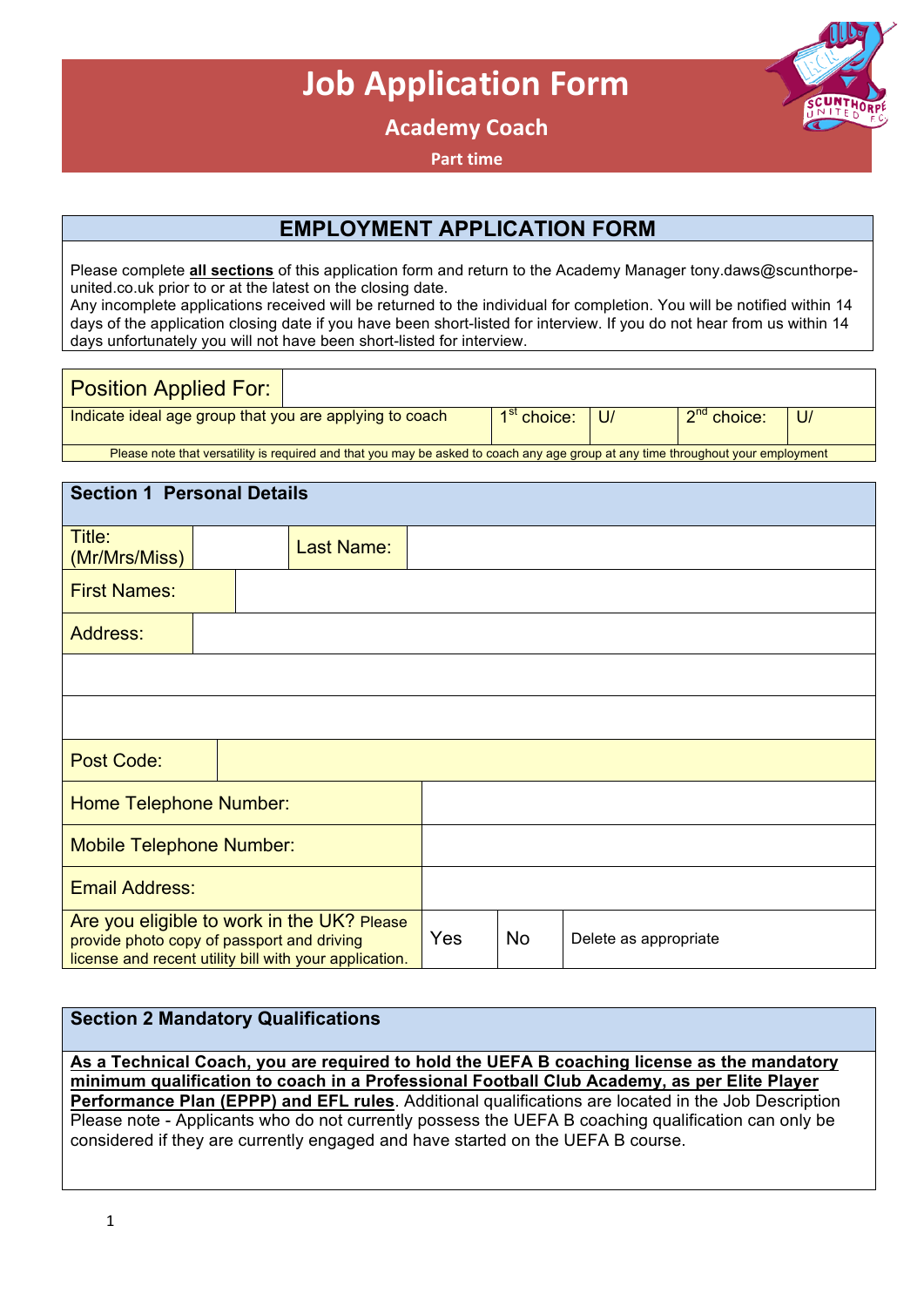| <b>Football Coaching Qualifications</b>                  | <b>Date Awarded</b>                             |  |
|----------------------------------------------------------|-------------------------------------------------|--|
| <b>Academy Manager Licence</b>                           |                                                 |  |
| <b>UEFA Pro Licence</b>                                  |                                                 |  |
| <b>UEFA A Licence</b>                                    |                                                 |  |
| <b>UEFA A License prep course</b>                        |                                                 |  |
| <b>UEFA B Licence</b><br>(mandatory requirement)         |                                                 |  |
| <b>FA Advanced Youth Award</b>                           |                                                 |  |
| <b>FA Youth Award (Assessed)</b>                         |                                                 |  |
| <b>FA Youth Award module 3</b>                           |                                                 |  |
| <b>FA Youth Award module 2</b>                           |                                                 |  |
| FA Youth Award module 1                                  |                                                 |  |
| FA Developing Defenders - position specific award        |                                                 |  |
| FA Developing Midfielders - position specific award      |                                                 |  |
| FA Developing Strikers - position specific award         |                                                 |  |
| <b>UEFA A Gk Licence</b>                                 |                                                 |  |
| <b>UEFA B Gk Licence</b>                                 |                                                 |  |
| <b>UEFA C Gk Licence</b>                                 |                                                 |  |
| FA Tutor (indicate level)                                |                                                 |  |
| <b>Medical and other associated qualifications</b>       |                                                 |  |
| Psychology for football 1-5 (state level)                |                                                 |  |
| <b>Basic First Aid For Sport (BFAS)</b>                  |                                                 |  |
| Intermediate First Aid For Sport (IFAS)                  |                                                 |  |
| Advanced resuscitation and emergency aid (AREA)          |                                                 |  |
| Member of Health Professionals council (HPC)             |                                                 |  |
| <b>Chartered Physiotherapist</b>                         |                                                 |  |
| <b>Sports Science degree</b>                             |                                                 |  |
| <b>FA Fitness trainers award</b>                         |                                                 |  |
| <b>FA Safeguarding Children Workshop</b>                 | Insert certificate<br>number and expiry<br>date |  |
| <b>Enhanced Disclosure and Barring certificate (DBS)</b> | Insert certificate<br>number and expiry<br>date |  |
| <b>Member of FA Licenced Club</b>                        | Insert membership<br>number and expiry<br>date  |  |
| Any Other Relevant Qualifications & Training             |                                                 |  |
| Qualification                                            | <b>Date Awarded</b>                             |  |
|                                                          |                                                 |  |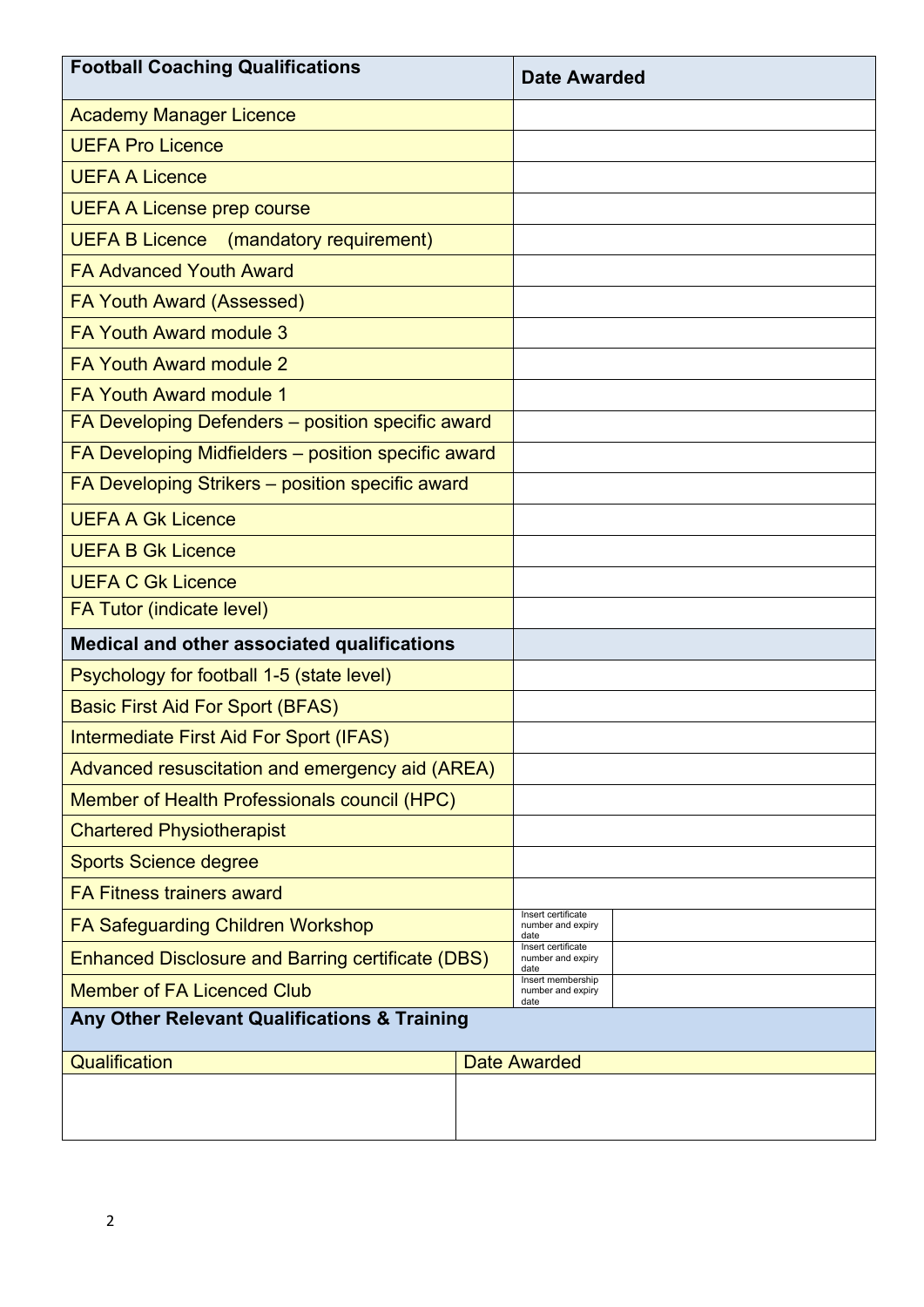| Section 3 Academic Education (i.e. School/College/University) |                     |                  |                            |  |  |
|---------------------------------------------------------------|---------------------|------------------|----------------------------|--|--|
| Dates attended                                                | Name of Institution | Qualification(s) | <b>Level/Grade Awarded</b> |  |  |
|                                                               |                     |                  |                            |  |  |
|                                                               |                     |                  |                            |  |  |
|                                                               |                     |                  |                            |  |  |
|                                                               |                     |                  |                            |  |  |
|                                                               |                     |                  |                            |  |  |

| Section 4 General Employment & Football Coaching Employment History (Most recent first) |                                 |                               |                   |                               |                               |
|-----------------------------------------------------------------------------------------|---------------------------------|-------------------------------|-------------------|-------------------------------|-------------------------------|
| Name and<br><b>Address of</b><br><b>Employer</b>                                        | <b>Date</b><br>From:<br>(MM/YY) | <b>Date</b><br>To:<br>(MM/YY) | <b>Job Title:</b> | <b>Main Responsibilities:</b> | <b>Reason for</b><br>Leaving: |
|                                                                                         |                                 |                               |                   |                               |                               |
|                                                                                         |                                 |                               |                   |                               |                               |
|                                                                                         |                                 |                               |                   |                               |                               |
|                                                                                         |                                 |                               |                   |                               |                               |
|                                                                                         |                                 |                               |                   |                               |                               |

**Section 5 In the age group that you have applied to coach - what is your football training & playing philosophy**  In the age group that you have applied to coach - What percentage would you equate to player development being most important and the reasons why? In the age group that you have applied to coach - What percentage would you equate to winning being most important and the reasons why? **Section 5 A**

What age groups have you coached at previously in a professional football club's academy and please state the club and year/s that you worked there State which age group you would prefer to coach and the reasons why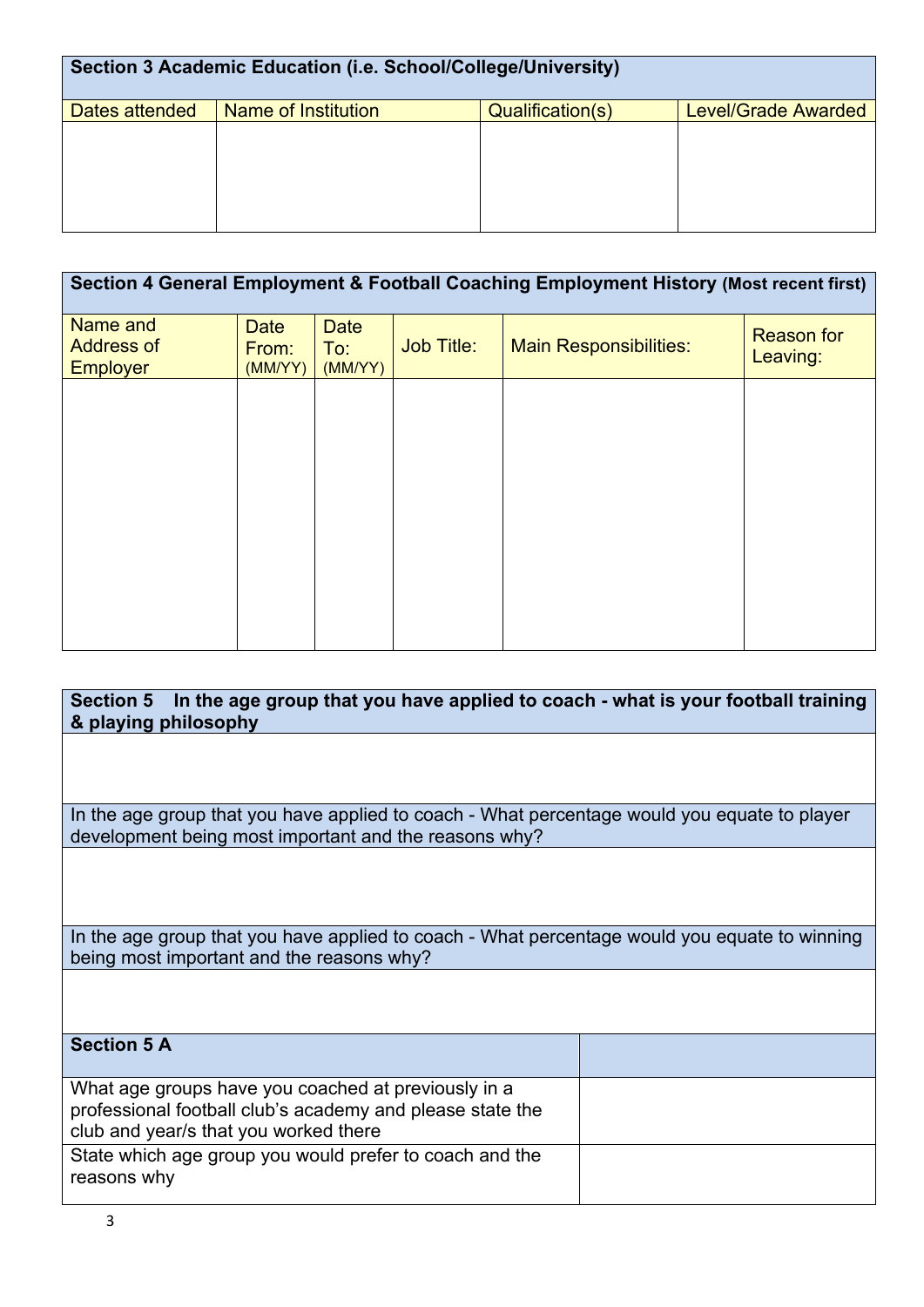#### **Section 6 References**

Please give the names and addresses of your two most recent employers (if applicable) or your most recent employer and a personal referee. If you are unable to do this, please clearly outline who your referees are. Please note that references will only be sought should we be giving serious consideration to employing you.

| $\frac{1}{2}$        |  |                      |  |  |  |
|----------------------|--|----------------------|--|--|--|
| <b>Reference 1</b>   |  | <b>Reference 2</b>   |  |  |  |
|                      |  |                      |  |  |  |
| Name:                |  | Name:                |  |  |  |
| Position:            |  | Position:            |  |  |  |
| Organisation:        |  | Organisation:        |  |  |  |
| <b>Relationship:</b> |  | <b>Relationship:</b> |  |  |  |
| Address:             |  | Address:             |  |  |  |
|                      |  |                      |  |  |  |
|                      |  |                      |  |  |  |
|                      |  |                      |  |  |  |
| <b>Post Code:</b>    |  | <b>Post Code:</b>    |  |  |  |
| <b>Telephone</b>     |  | <b>Telephone</b>     |  |  |  |
| Number:              |  | Number:              |  |  |  |
| Email:               |  | Email:               |  |  |  |
|                      |  |                      |  |  |  |

#### **Section 7 BAME Declaration**

The EFL has introduced positive action measures aimed at tackling the under-representation of coaches and managers from Black, Asian and Minority Ethic (BAME) backgrounds. New regulations require clubs to shortlist at least one suitably qualified BAME candidate (where an application has been received) for all roles in Academy football that require a UEFA A or UEFA B Licence:

| Do you consider your ethnicity to fall<br>within one of the following definitions?<br><b>Black</b><br><b>Asian</b><br>• Other Minority Ethnic (i.e. from<br>any other ethnic group that is not<br>'White British'). | Yes | No | Delete as appropriate |
|---------------------------------------------------------------------------------------------------------------------------------------------------------------------------------------------------------------------|-----|----|-----------------------|
|                                                                                                                                                                                                                     |     |    |                       |

Scunthorpe United Football Club is an equal opportunities employer and all applicants for employment will be regarded equally and will be given equal opportunities irrespective of ethnicity, religious belief, gender, sexual orientation, marriage or civil partnership, age, disability or ability, gender reassignment or pregnancy or maternity.

### **Section 8 Self - Declaration**

I confirm that the information provided in this application form is truthful and accurate. I have omitted no facts that could affect my employment. I understand that any false or misleading statements could place any subsequent employment in jeopardy. I understand that any employment entered into is subject to documentary evidence of my right to work in the UK and satisfactory references. I expressly consent to personal data contained within this form being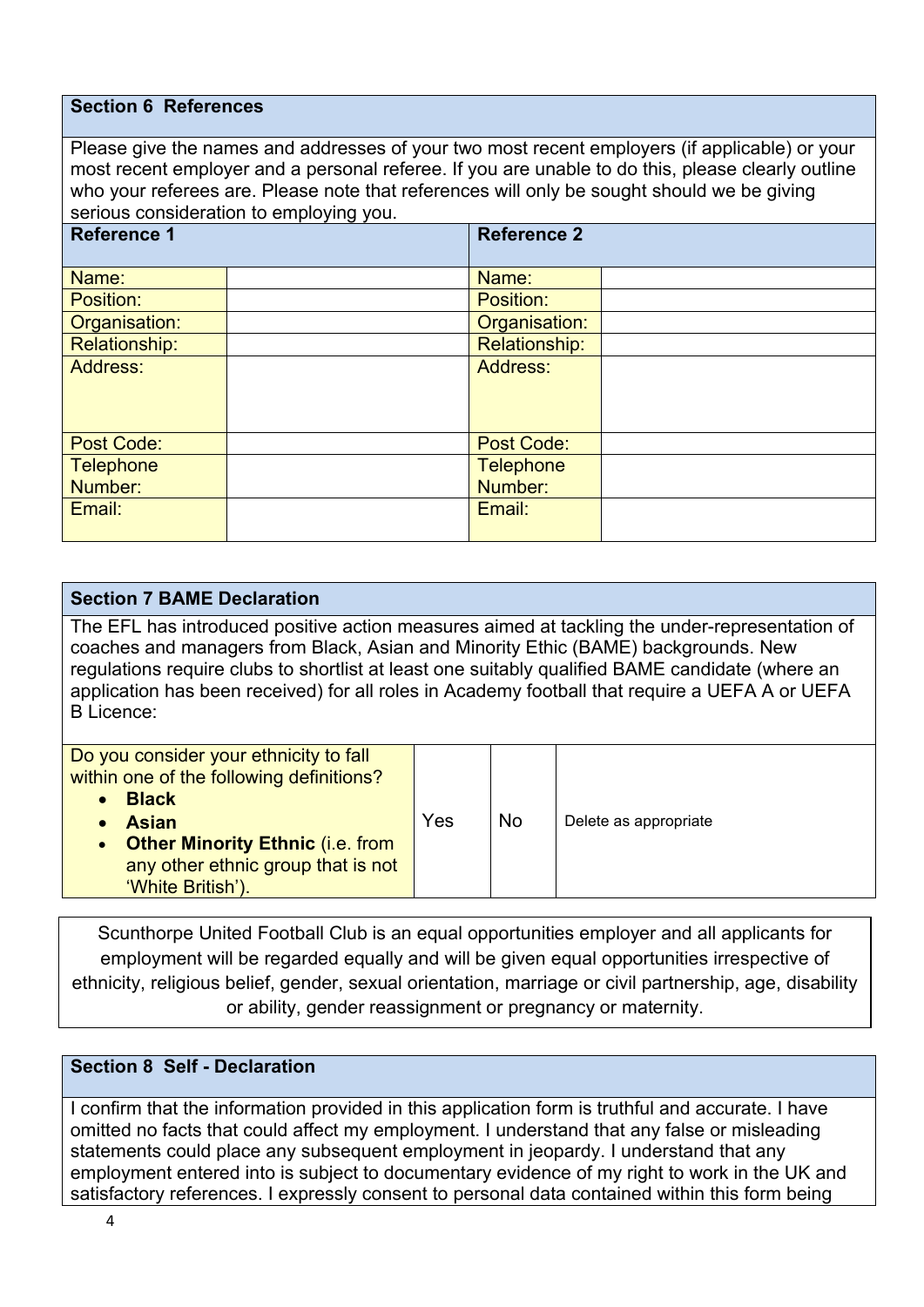recorded for the purposes of assessing suitability for the post and may form the basis of any subsequent personnel file.

Signed:  $\vert$  Date:

Scunthorpe United Football Club undertakes that it will treat any personal information that you provide to us, or that we obtain from you, in accordance with the requirements of the Data Protection Act 1998.

## **Section 9 Self-Declaration - Rehabilitation of Offenders Act.**

**Scunthorpe United Football Club** is committed to safeguarding and promoting the welfare of children and young people and expects all those staff and volunteers to share this commitment. This role involves the supervision of and work with children and young people. This role will required an Enhanced Criminal Records Check (CRC) through the Disclosure and Barring Service (DBS) and clearance for work in football by The FA. As such this post is exempt for the rehabilitation of Offenders Act (1974) and the applicant must disclose all previous convictions including spent convictions. The definition of 'Spent Convictions' has recently changed and information on the list of offences that will never be filtered from a criminal records check can be found at:

https://www.gov.uk/government/publications/dbs-list-of-offences-that-will-never-be-filtered-from-acriminal-record-check

- 1. Have you ever been convicted of any type of criminal offence whatsoever or have you ever had a conviction or bind-over order? YES / NO
- 2. Is a prosecution pending related to children, or any offence involving violence of any nature or drug related or sexual offences? YES / NO
- 3. Are you a person known to any Social Services Department as being an actual or potential risk to children? YES / NO
- 4. Have you ever been disqualified or prohibited from fostering children or had your rights or powers in respect of any child vested in or assumed by a Local Authority or had a child ordered to be removed from your care? YES / NO *If the answers to any of the above questions is YES, you must supply full details, in confidence, with this form.*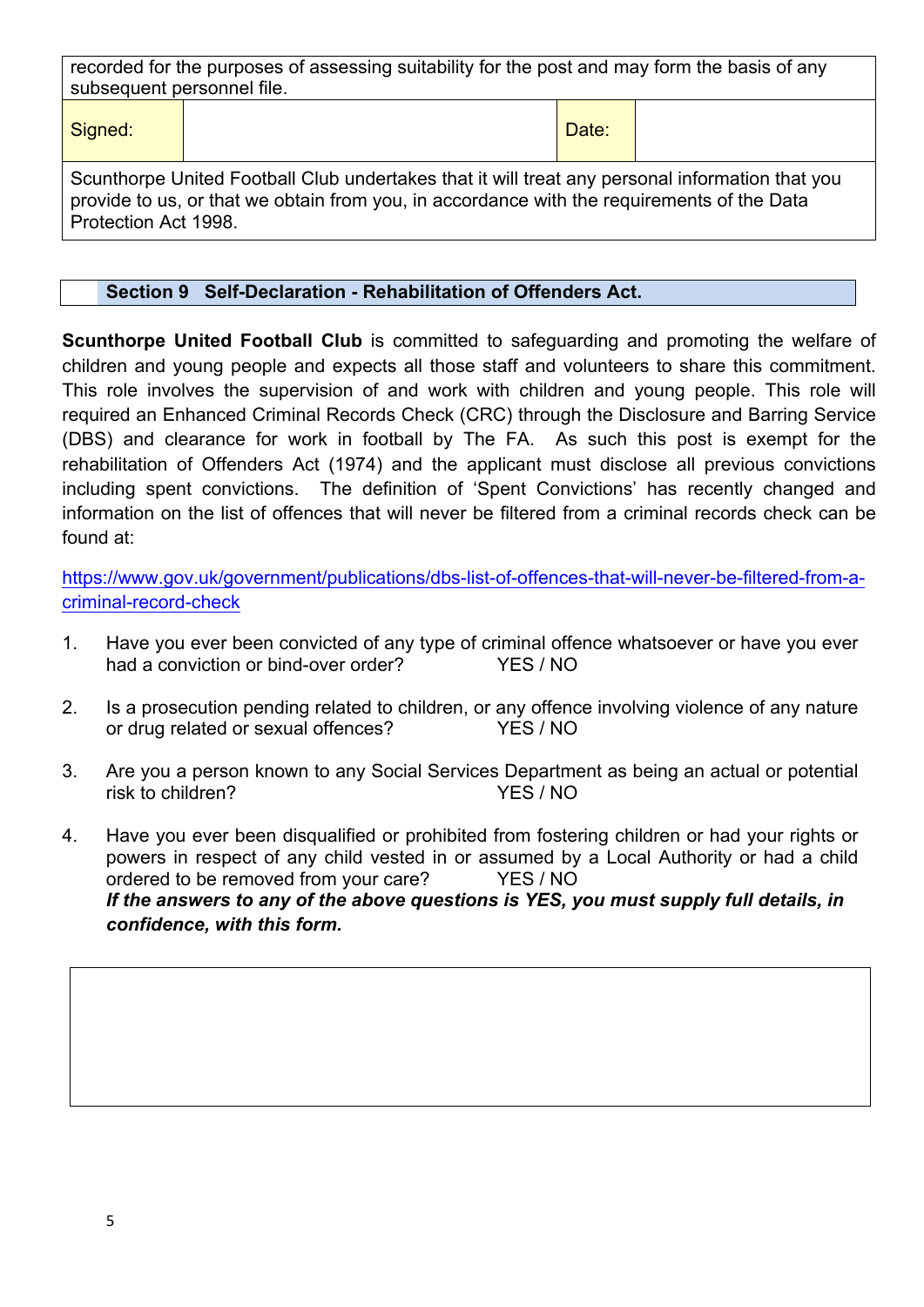#### **Section 10 Privacy Notice**

Scunthorpe United Football Club take your privacy very seriously. This Privacy Notice sets out how we use and look after personal information we collect from you. We are the data controller, responsible for the processing of any personal data you give us. We take reasonable care to keep your information secure and to prevent any unauthorised access to or use of it.

You have provided personal information in this application form. Scunthorpe United FC will only use your personal data for the purpose it has been specifically provided, in the application process for the recruitment for an Academy vacancy. We will only share your data with staff that are part of the recruitment process, data shared with the EFL under Section 7 of this application form will be anonymised. If you are not successful your data will be deleted once the recruitment process is completed, subject to you providing your consent for us to keep your details on record for a further 12 months, please tick the box below if you would like us to do this.

#### **I would like my application form and CV to be held on file for 12 months to be considered for any similar roles that the Academy may recruit for. Tick here**

If you are successful in the application we will keep your data on record whilst you continue to be an employee of the Club and will delete this data seven years after the end of the financial year in which you cease to be an employee. We may need to retain some personal data for longer for legal or regulatory purposes.

As a data subject, you may have the right at any time to request access to, rectification or erasure of your personal data; to restrict or object to certain kinds of processing of your personal data, including direct marketing; to the portability of your personal data and to complain to the UK's data protection supervisory authority, the Information Commissioners Office about the processing of your personal data.

We may update this Privacy Notice from time to time, and will inform you to any changes in how we handle your personal data.

If you have any questions about this Privacy Notice then please contact datacontroller@scunthorpe-united.co.uk.

Your express consent is required to hold some of the sensitive personal data included in this application form, please confirm your consent below.

I give my consent for Scunthorpe United Football Club to process my data in accordance with the above Privacy Notice.

| Signed: |  | Date: |  |
|---------|--|-------|--|
|---------|--|-------|--|